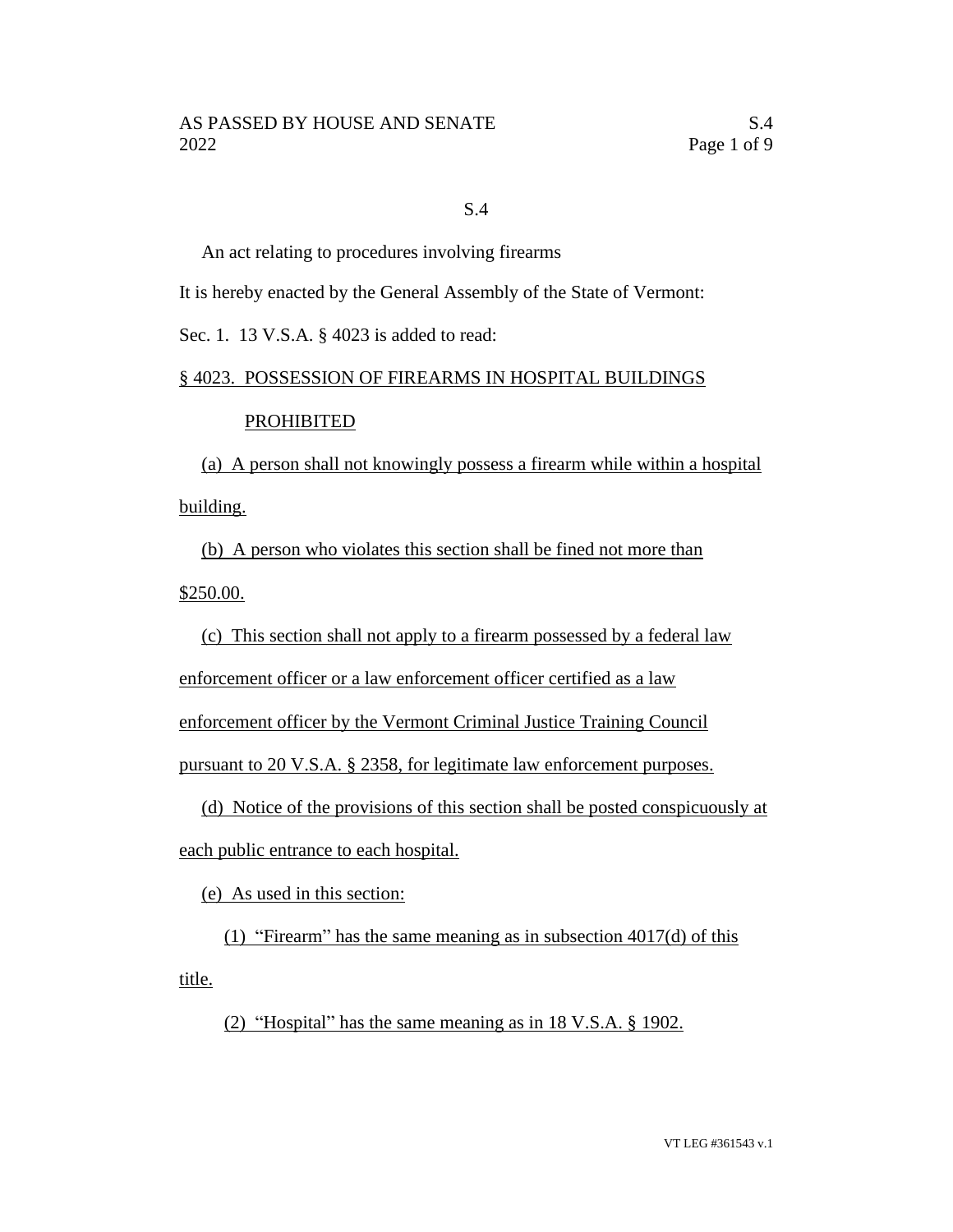Sec. 2. 13 V.S.A. § 4019 is amended to read:

#### § 4019. FIREARMS TRANSFERS; BACKGROUND CHECKS

(a) As used in this section:

\* \* \*

(4) "Licensed dealer" means a person issued a license as a dealer in firearms pursuant to 18 U.S.C. § 923(a).

(5) "Proposed transferee" means an unlicensed person to whom a proposed transferor intends to transfer a firearm.

(6) "Proposed transferor" means an unlicensed person who intends to transfer a firearm to another unlicensed person.

(7) "Transfer" means to transfer ownership of a firearm by means of sale, trade, or gift.

(8) "Unlicensed person" means a person who has not been issued a license as a dealer, importer, or manufacturer in firearms pursuant to 18 U.S.C. § 923(a).

(b)(1) Except as provided in subsection (e) of this section, an unlicensed person shall not transfer a firearm to another unlicensed person unless:

(A) the proposed transferor and the proposed transferee physically appear together with the firearm before a licensed dealer and request that the licensed dealer facilitate the transfer; and

(B) the licensed dealer agrees to facilitate the transfer.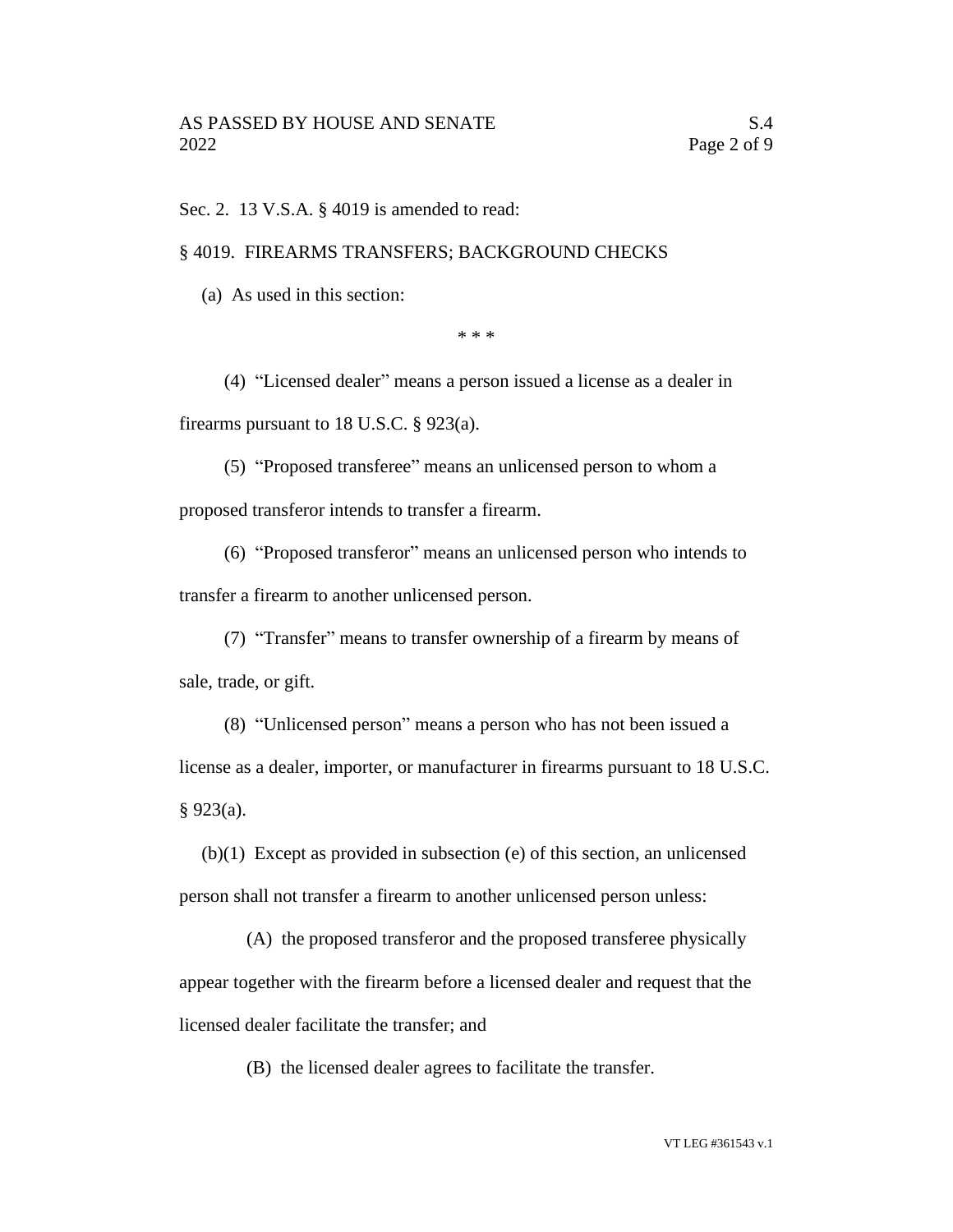(2) A person shall not, in connection with the transfer or attempted transfer of a firearm pursuant to this section, knowingly make a false statement or exhibit a false identification intended to deceive a licensed dealer with respect to any fact material to the transfer.

\* \* \*

(d) A person shall not transfer a firearm to another person if:

(1) the transfer requires a background check under this section or under federal law; and

(2) the licensed dealer facilitating the transfer has not been provided with a unique identification number for the transfer by the National Instant Criminal Background Check System, provided that if the identification number has not been provided within seven business days, then the transfer may proceed.

 $\left(\frac{d}{e}(e)(1)\right)$  An unlicensed person who transfers a firearm to another unlicensed person in violation of subdivision  $(b)(1)$  of this section shall be imprisoned not more than one year or fined not more than \$500.00, or both.

(2) A person who violates subdivision (b)(2) or subsection (d) of this section shall be imprisoned not more than one year or fined not more than \$500.00, or both.

 $(e)(f)$  This section shall not apply to:

(1) the transfer of a firearm by or to a law enforcement agency;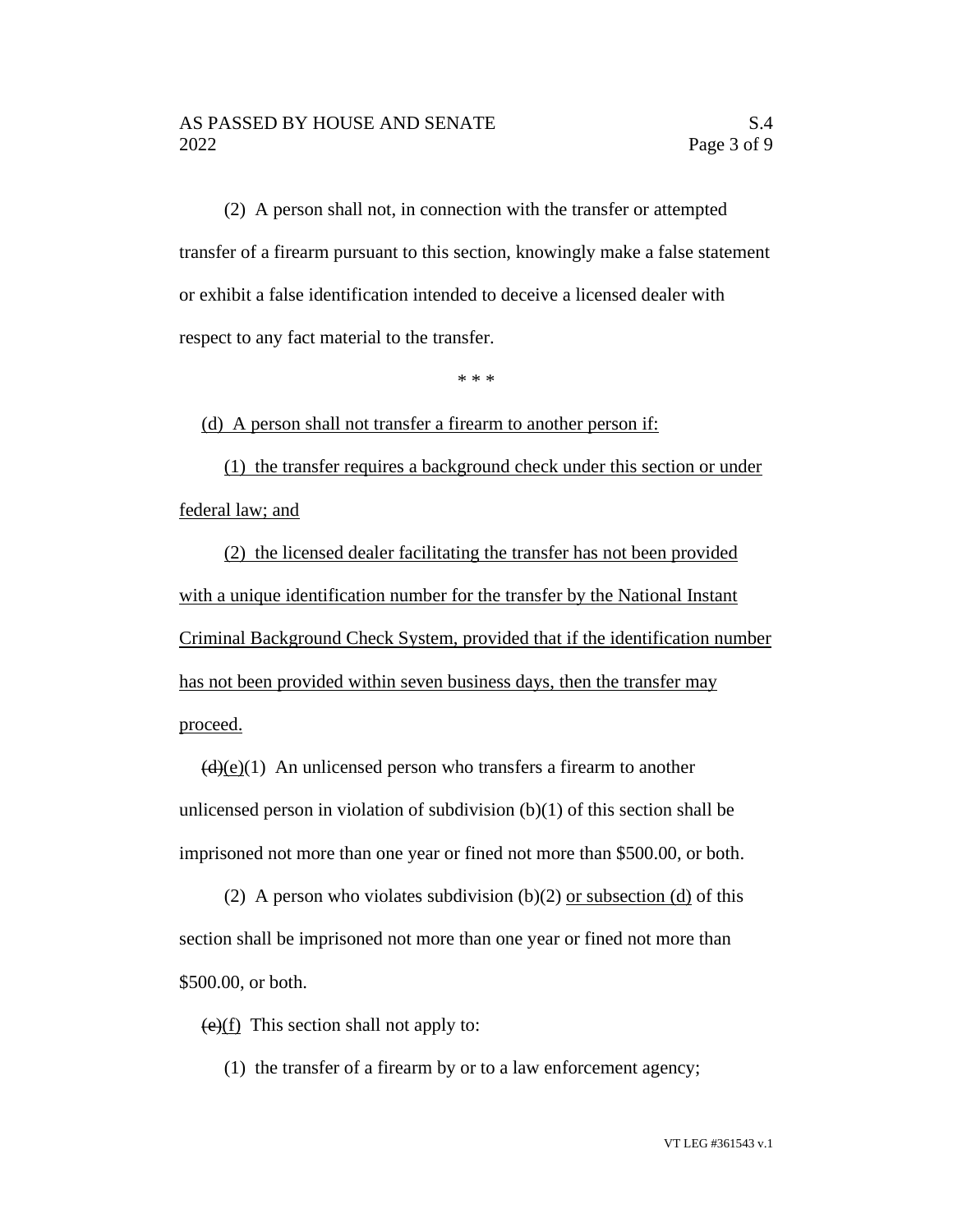#### AS PASSED BY HOUSE AND SENATE SAME SAME. 2022 Page 4 of 9

(2) the transfer of a firearm by or to a law enforcement officer or member of the U.S. Armed Forces acting within the course of his or her the officer's or the U.S. Armed Forces member's official duties;

(3) the transfer of a firearm from one immediate family member to another immediate family member; or

(4) a person who transfers the firearm to another person in order to prevent imminent harm to any person, provided that this subdivision shall only apply while the risk of imminent harm exists.

 $(f)(g)$  A licensed dealer who facilitates a firearm transfer pursuant to this section shall be immune from any civil or criminal liability for any actions taken or omissions made when facilitating the transfer in reliance on the provisions of this section. This subsection shall not apply to reckless or intentional misconduct by a licensed dealer.

Sec. 3. 13 V.S.A. § 4057 is amended to read:

§ 4057. PROCEDURE

(a) Except as otherwise specified, proceedings commenced under this subchapter shall be in accordance with the Vermont Rules for Family Proceedings and shall be in addition to any other available civil or criminal remedies.

\* \* \*

 $(d)(1)$  For purposes of a petition filed pursuant to this subchapter, a health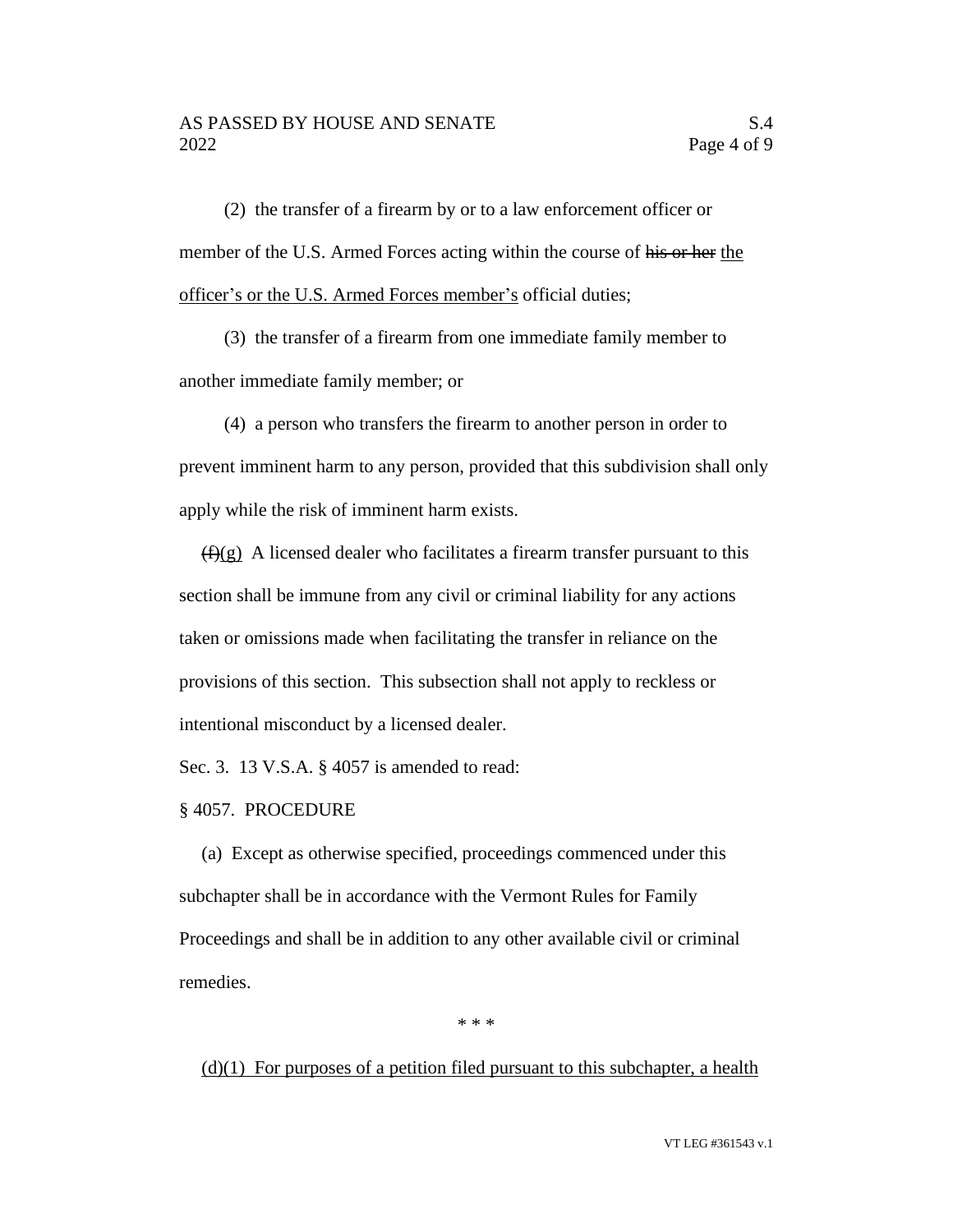care provider may notify a law enforcement officer when the provider believes in good faith that disclosure of the information is necessary to prevent or lessen a serious and imminent threat to the health or safety of a person or the public.

(2) As used in this subsection:

(A) "Health care provider" has the same meaning as in 18 V.S.A. § 9402.

(B) "Necessary to prevent or lessen a serious and imminent threat to the health or safety of a person or the public" includes circumstances when the health care provider reasonably believes that the patient poses an extreme risk of causing harm to themselves or another person by purchasing, possessing, or receiving a dangerous weapon or by having a dangerous weapon within the patient's custody or control.

Sec. 4. 13 V.S.A. § 4062 is added to read:

# § 4062. ANNUAL REPORTING; OFFICE OF COURT ADMINISTRATOR AND AGENCY OF HUMAN SERVICES

(a) On or before September 1, 2022 and annually thereafter, the Court Administrator, with the assistance of the Agency of Human Services, shall report data on the use of extreme risk protection orders during the previous year to the Senate and House Committees on Judiciary.

(b) The reports required by this section shall include the following data for the previous year: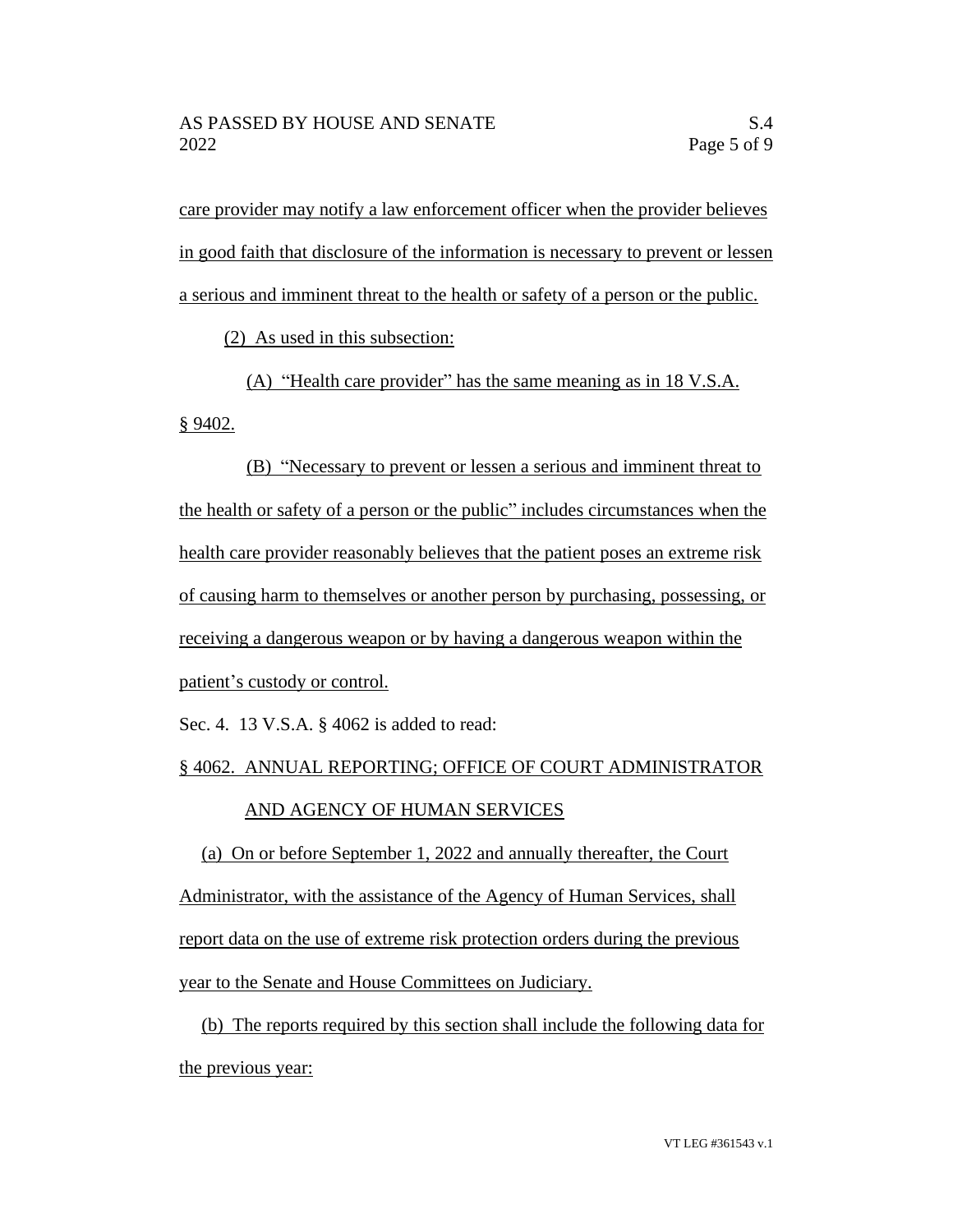(1) the number of extreme risk protection order petitions filed and the number of orders issued;

(2) geographical data indicating the county where the petition was filed; and

(3) follow-up information describing whether the order was renewed or terminated pursuant to section 4055 of this title and whether the subject of the order was charged with violating it under section 4058 of this title.

(c) The Agency of Human Services shall include in the reports required by this section an analysis of the impact of extreme risk prevention orders on Vermont suicide rates, including any relevant data relied on or utilized by the Agency for purposes of providing the information required by 2017 Acts and Resolves No. 34, An act relating to evaluation of suicide profiles.

Sec. 5. 13 V.S.A. § 4021 is amended to read:

#### § 4021. LARGE CAPACITY AMMUNITION FEEDING DEVICES

(a) A person shall not manufacture, possess, transfer, offer for sale, purchase, or receive or import into this State a large capacity ammunition feeding device. As used in this subsection, "import" shall does not include the transportation back into this State of a large capacity ammunition feeding device by the same person who transported the device out of State if the person possessed the device on or before the effective date of this section.

\* \* \*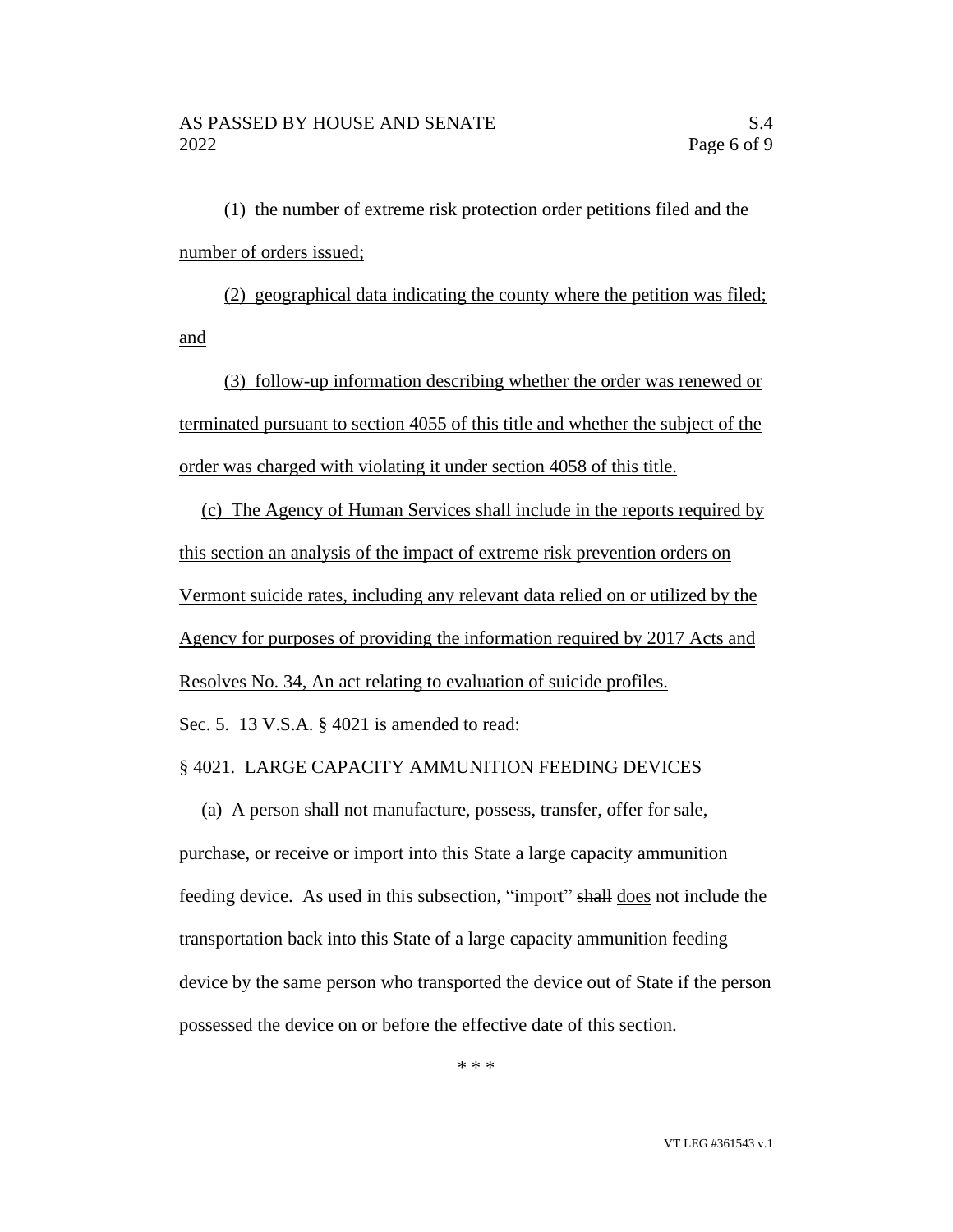$(d)(1)$  This section shall not apply to any large capacity ammunition feeding device:

\* \* \*

(F) transported by a resident of another state into this State for the exclusive purpose of use in an organized shooting competition sponsored by an entity registered with the Secretary of State if the device is lawfully possessed under the laws of another state.

\* \* \*

Sec. 6. 15 V.S.A. § 1104 is amended to read:

## § 1104. EMERGENCY RELIEF

(a) In accordance with the Vermont Rules of Civil Procedure, temporary orders under this chapter may be issued ex parte, without notice to the defendant, upon motion and findings by the court that the defendant has abused the plaintiff or the plaintiff's children, or both. The plaintiff shall submit an affidavit in support of the order. A minor 16 years of age or older, or a minor of any age who is in a dating relationship as defined in subdivision 1101(2) of this chapter, may seek relief on his or her the minor's own behalf. Relief under this section shall be limited as follows:

(1) Upon a finding that there is an immediate danger of further abuse, an order may be granted requiring the defendant:

(A) to refrain from abusing the plaintiff or his or her the plaintiff's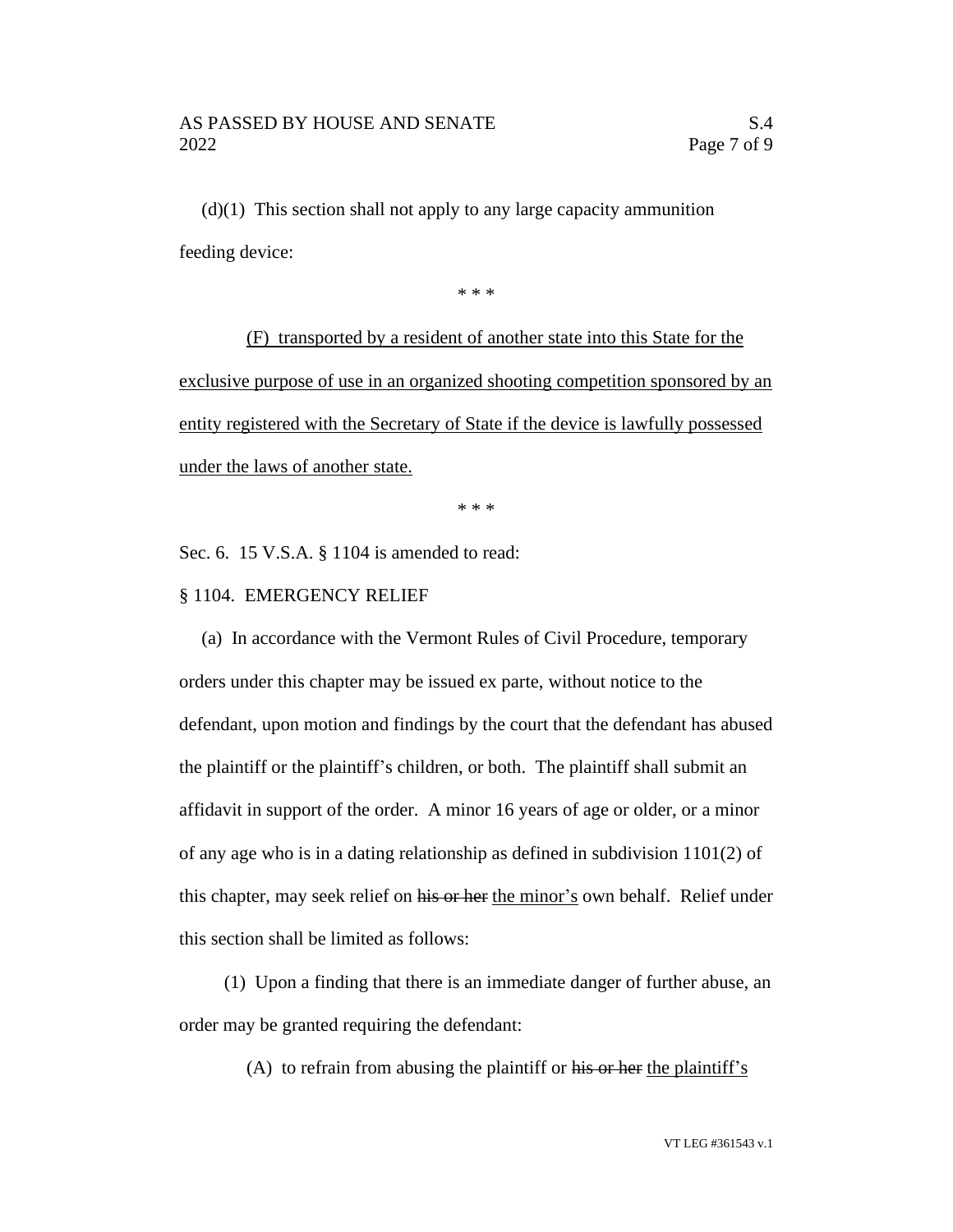children, or both, or from cruelly treating as defined in 13 V.S.A. § 352 or 352a or killing any animal owned, possessed, leased, kept, or held as a pet by either party or by a minor child residing in the household;

(B) to refrain from interfering with the plaintiff's personal liberty or the personal liberty of the plaintiff's children, or both;

(C) to refrain from coming within a fixed distance of the plaintiff, the plaintiff's children, the plaintiff's residence, or the plaintiff's place of employment; and

(D) to refrain from contacting the plaintiff or the plaintiff's children, or both, in any way, whether directly, indirectly, or through a third party, with the purpose of making contact with the plaintiff, including in writing or by telephone, e-mail, or other electronic communication; or

(E) to immediately relinquish, until the expiration of the order, all firearms that are in the defendant's possession, ownership, or control and to refrain from acquiring or possessing any firearms while the order is in effect.

(2) Upon a finding that the plaintiff, his or her or the plaintiff's children, or both, have been forced from the household and will be without shelter unless the defendant is ordered to vacate the premises, the court may order the defendant to vacate immediately the household and may order sole possession of the premises to the plaintiff.